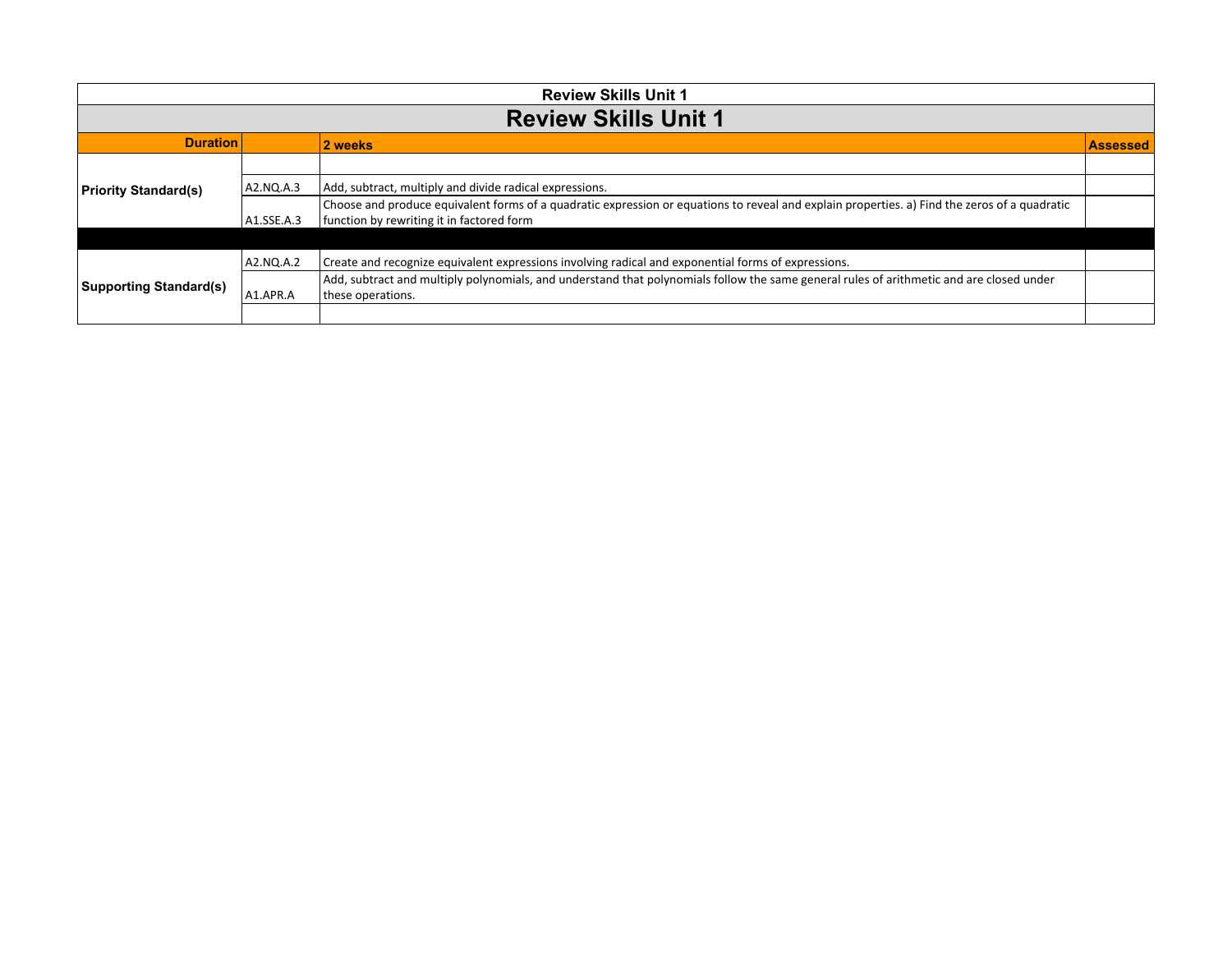| Unit 2                        |             |                                                                                                                                   |                 |
|-------------------------------|-------------|-----------------------------------------------------------------------------------------------------------------------------------|-----------------|
|                               |             | <b>Unit 2: Operations with Rational Functions</b>                                                                                 |                 |
| <b>Duration</b>               |             | 3 weeks                                                                                                                           | <b>Assessed</b> |
|                               | IA2.SSE.A.1 | Develop the definition of logarithms based on properties of exponents                                                             |                 |
| <b>Priority Standard(s)</b>   |             | A2.APR.A.4 Add, subtract, multiply and divide rational expressions                                                                |                 |
|                               |             | A.2.REI.A.1 Solve rational equations where numerators and denominators are polynomials and where extraneous solutions may result. |                 |
|                               |             |                                                                                                                                   |                 |
|                               |             | A2.APR.A.3 Find the least common multiple of two or more polynomials                                                              |                 |
| <b>Supporting Standard(s)</b> |             |                                                                                                                                   |                 |
|                               |             |                                                                                                                                   |                 |
|                               |             |                                                                                                                                   |                 |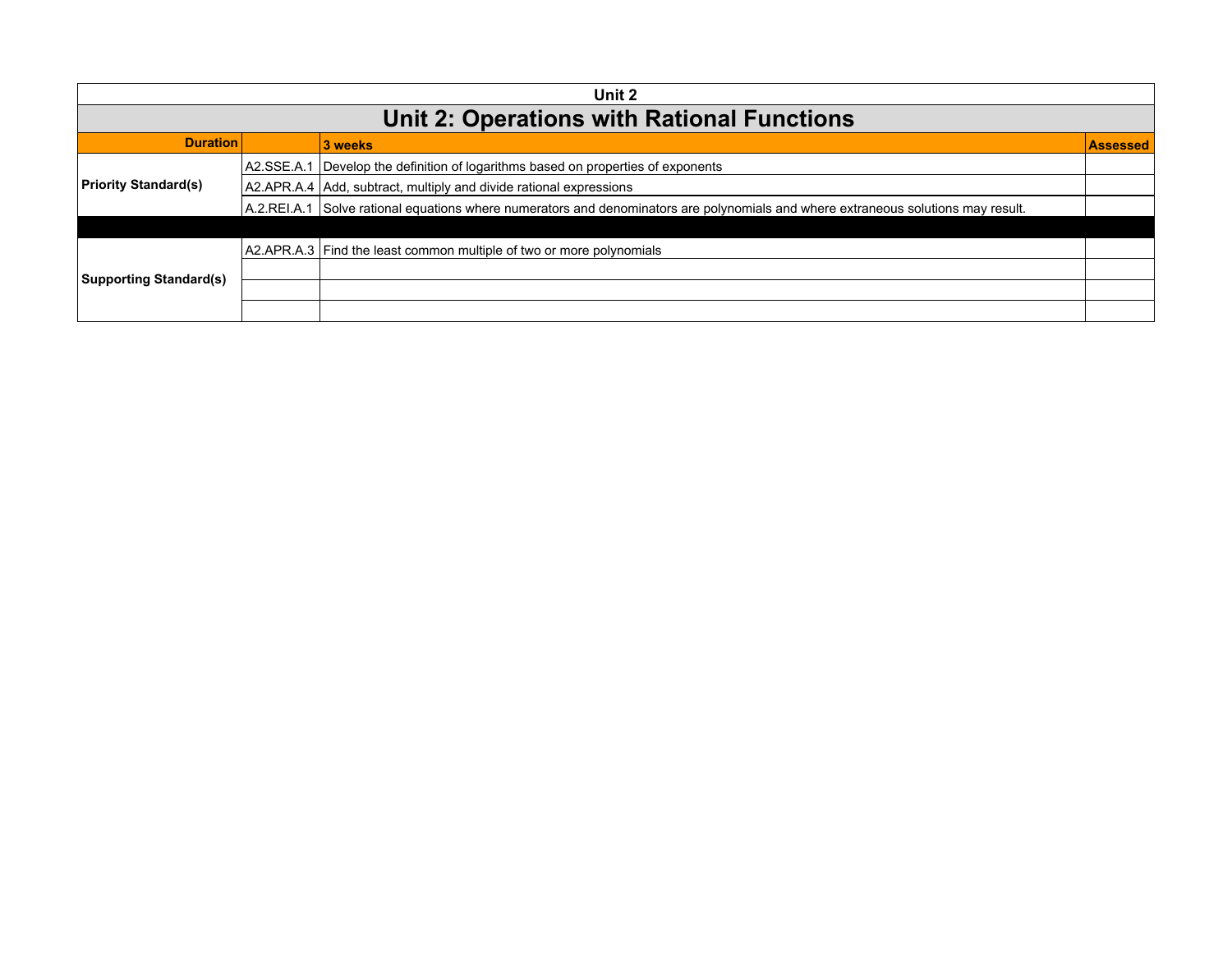|                               | Unit 3: Equations and Inequalities with real solutions |                                                                                                                                         |                 |  |
|-------------------------------|--------------------------------------------------------|-----------------------------------------------------------------------------------------------------------------------------------------|-----------------|--|
| <b>Duration</b>               |                                                        | 2.5 weeks                                                                                                                               | <b>Assessed</b> |  |
|                               | A2.REI.A.2                                             | Solve rational equations where numerators and denominators are polynomials and where extraneous solutions may result.                   |                 |  |
| <b>Priority Standard(s)</b>   |                                                        | Solve problems involving quadratic equations. a) Use the method of completing the square to create an equivalent quadratic equation. b) |                 |  |
|                               | A1.REI.A.2                                             | Derive the quadratic formula. c) Analyze different methods of solving quadratic equations                                               |                 |  |
|                               |                                                        |                                                                                                                                         |                 |  |
| <b>Supporting Standard(s)</b> |                                                        |                                                                                                                                         |                 |  |
|                               | A2.REI.A.1                                             | Create and solve equations and inequalities, including those that involve absolute value.                                               |                 |  |
|                               | A2.NO.A.4                                              | Solve equations involving rational exponents and/or radicals and identify situations where extraneous solutions may result.             |                 |  |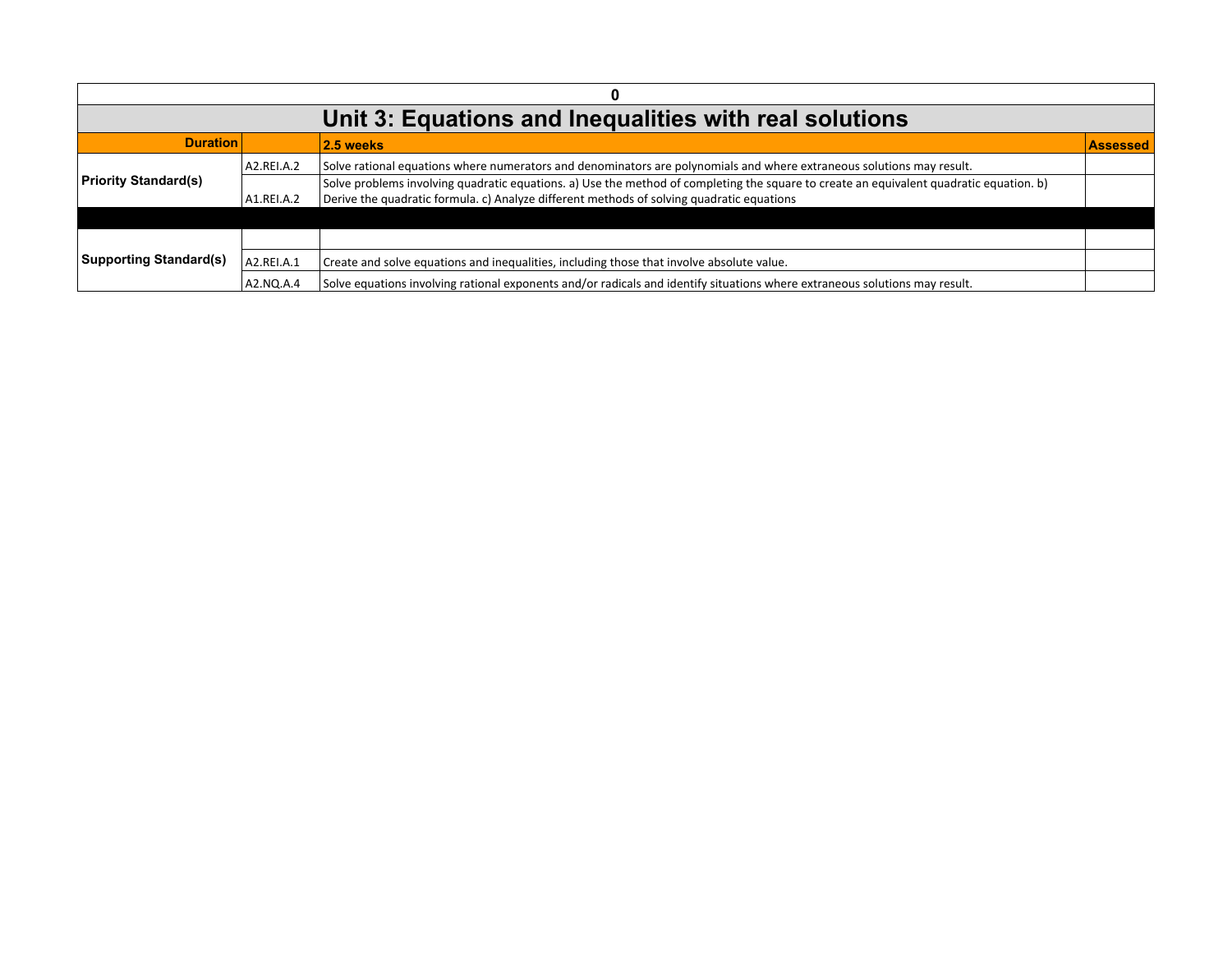| Unit 4                        |           |                                                                                                                                                                                                                                                               |                 |
|-------------------------------|-----------|---------------------------------------------------------------------------------------------------------------------------------------------------------------------------------------------------------------------------------------------------------------|-----------------|
|                               |           | <b>Functional Analysis Part I</b>                                                                                                                                                                                                                             |                 |
| <b>Duration</b>               |           | 3 weeks                                                                                                                                                                                                                                                       | <b>Assessed</b> |
|                               | A2.BF.A.3 | Describe the effects of transformations algebraically and graphically, creating vertical and horizontal translations, vertical and<br>horizontal reflections, and dilations for linear, quadratic, cubic, square and cube root, and absolute value functions. |                 |
| <b>Priority Standard(s)</b>   | A2.IF.A.2 | Compare the graphs of two functions (e.g. over what interval(s) is $f(x) > g(x)$ , $f(x)=g(x)$ , $f(x) < g(x)$ , or $f(x) < 0$ )                                                                                                                              |                 |
|                               |           | Graph, evaluate and find the equation of piecewise functions                                                                                                                                                                                                  |                 |
|                               |           |                                                                                                                                                                                                                                                               |                 |
| <b>Supporting Standard(s)</b> | A1.IF.A.2 | Use function notation to evaluate functions for inputs in their domains, and interpret statements that use function notation in terms of<br>l context.                                                                                                        |                 |
|                               |           | Evaluate functions in various forms of notation<br>$(f(2), f(2x), f(x+h))$ etc)                                                                                                                                                                               |                 |
|                               |           | Solve equations for the independent variable given the dependent variable and vice versa. (quadratic (4 methods), square root,<br>absolute value and linear)                                                                                                  |                 |
|                               |           | Find the equation of a line given two points, a point and a slope or a description such as parallel or perpendicular to a given line                                                                                                                          |                 |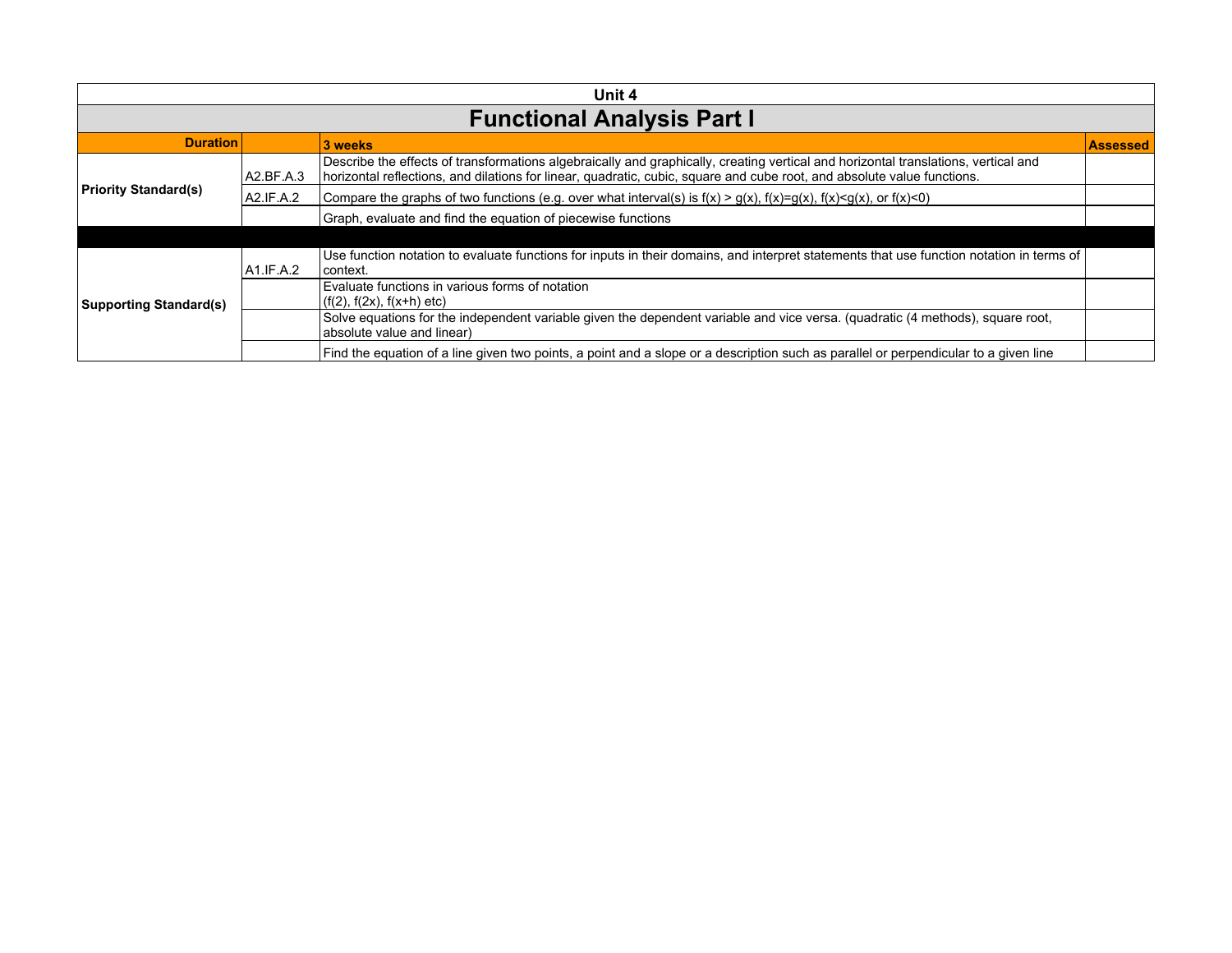| Unit 5                        |                        |                                                                                                                                                 |                 |  |
|-------------------------------|------------------------|-------------------------------------------------------------------------------------------------------------------------------------------------|-----------------|--|
|                               |                        | <b>Functional Analysis Part II</b>                                                                                                              |                 |  |
| <b>Duration</b>               |                        | 2 weeks                                                                                                                                         | <b>Assessed</b> |  |
|                               | A2.BF.A.1              | Create new functions by applying the four arithmetic operations and composition of functions (modifying the domain and range as<br>(necessary). |                 |  |
| <b>Priority Standard(s)</b>   | AZ.APR.A.5   infinite) | Graph piecewise-defined functions and identify/classify types of discontinuities as removable (point) or non-removable (jump or                 |                 |  |
|                               |                        | Determine the domain of a function analytically (domain restrictions).                                                                          |                 |  |
|                               |                        |                                                                                                                                                 |                 |  |
| <b>Supporting Standard(s)</b> |                        | Determine domain and range of a function graphically.                                                                                           |                 |  |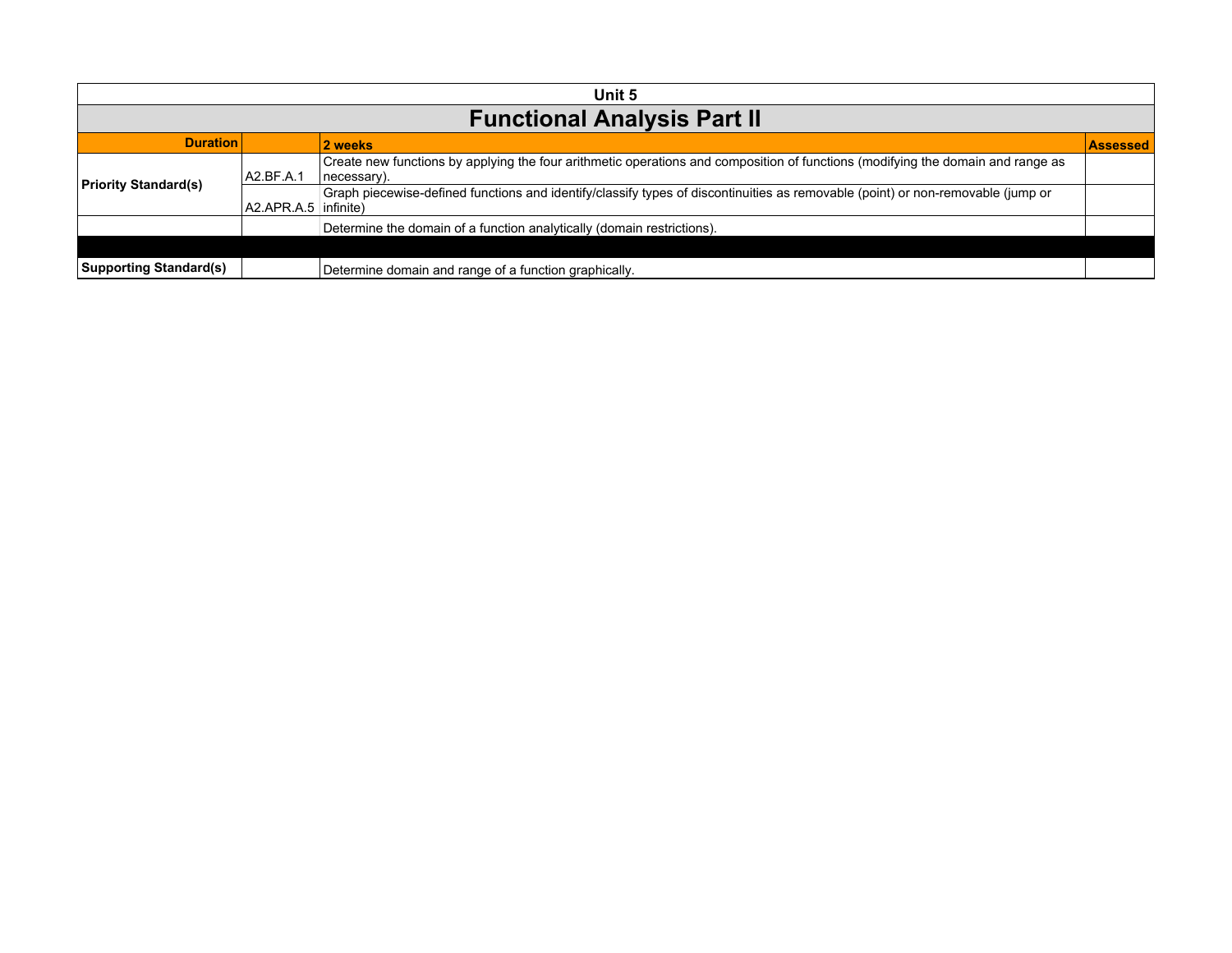|                               | Unit 6                                  |                                                                                                                                                                                                                         |                 |  |
|-------------------------------|-----------------------------------------|-------------------------------------------------------------------------------------------------------------------------------------------------------------------------------------------------------------------------|-----------------|--|
|                               | <b>Analysis of Polynomial Functions</b> |                                                                                                                                                                                                                         |                 |  |
| <b>Duration</b>               |                                         | 2.5 weeks                                                                                                                                                                                                               | <b>Assessed</b> |  |
|                               | A2.REI.A.1                              | Solve polynomial inequalities using sign analysis.                                                                                                                                                                      |                 |  |
| <b>Priority Standard(s)</b>   | A2.IF.A.1                               | interpreting graphs of polynomials - intervals of concavity, points of inflection, relative and absolute extrema                                                                                                        |                 |  |
|                               |                                         | A2.APR.A.2 Use synthetic division to find the roots of a polynomial function                                                                                                                                            |                 |  |
|                               |                                         |                                                                                                                                                                                                                         |                 |  |
|                               |                                         | Factor polynomials.                                                                                                                                                                                                     |                 |  |
| <b>Supporting Standard(s)</b> | $ $ A1.SSE.A.2 $ $                      |                                                                                                                                                                                                                         |                 |  |
|                               | A2.APR.A.1                              | Analyze the structure of polynomials to create equivalent expressions or equations.<br>Identify zeros of polynomials when suitable factorizations are available and use the zeros to sketch the function defined by the |                 |  |
|                               | A2.APR.A.4   polynomial                 |                                                                                                                                                                                                                         |                 |  |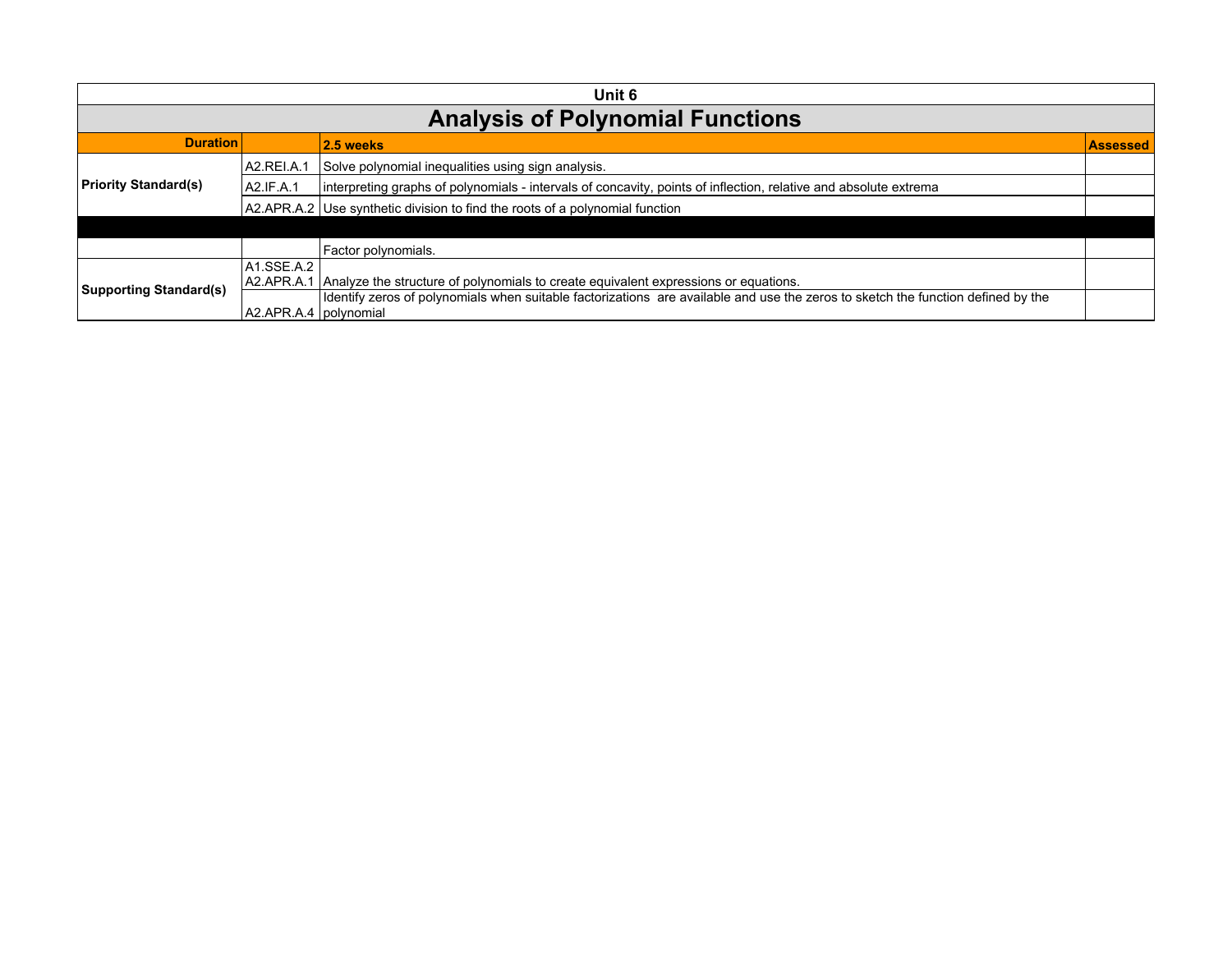| Unit 7                                |           |                                                                                                                                     |                 |  |
|---------------------------------------|-----------|-------------------------------------------------------------------------------------------------------------------------------------|-----------------|--|
| <b>Analysis of Rational Functions</b> |           |                                                                                                                                     |                 |  |
| <b>Duration</b>                       |           | 3-3.5 weeks                                                                                                                         | <b>Assessed</b> |  |
| <b>Priority Standard(s)</b>           | A2.IF.A.1 | Identify vertical asymptotes, horizontal asymptotes, and removable discontinuities of a rational function.                          |                 |  |
|                                       |           | A2.APR.A.1 Graph rational functions including horizontal and vertical asymptotes, x and y intercepts, and removable discontinuities |                 |  |
|                                       |           |                                                                                                                                     |                 |  |
| <b>Supporting Standard(s)</b>         |           | Identify domain restrictions of a rational function                                                                                 |                 |  |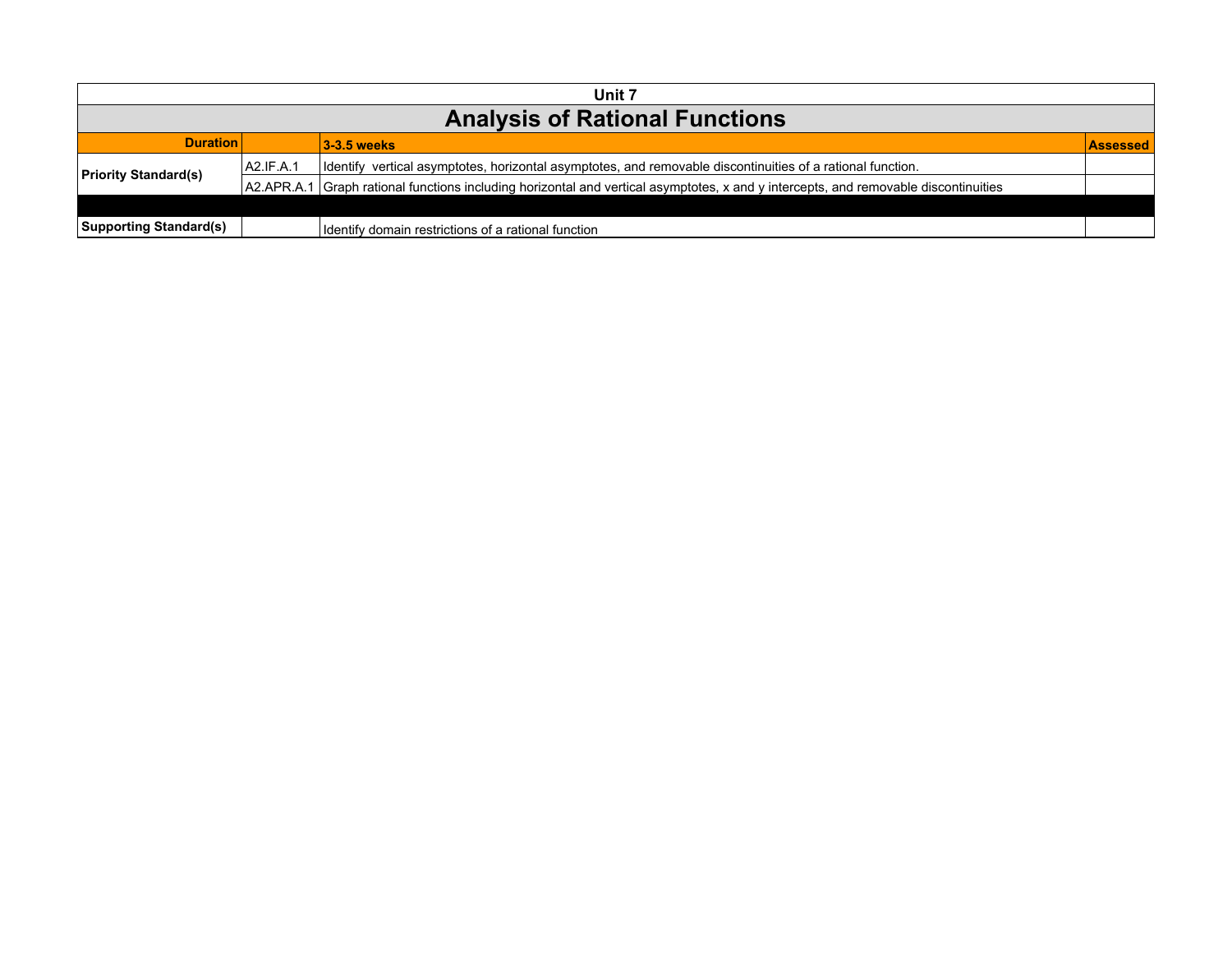| Unit 8                        |           |                                                                                                                                                                          |                 |  |
|-------------------------------|-----------|--------------------------------------------------------------------------------------------------------------------------------------------------------------------------|-----------------|--|
|                               |           | Intro to Trig: Right Triangle and Unit Circle Trigonometry                                                                                                               |                 |  |
| <b>Duration</b>               |           | 2 weeks                                                                                                                                                                  | <b>Assessed</b> |  |
|                               |           | Understand and apply the three basic trigonometric ratios to solve triangles and application problems.                                                                   |                 |  |
| <b>Priority Standard(s)</b>   |           | Learn the terminology associated with circular trigonometry including circular angle, co-terminal angle, reference angle and radian<br>angle measure.                    |                 |  |
|                               |           | Finalize the unit circle and redefine and apply the six basic circular trigonometric ratios to find values of angles, or co-terminal with<br>angles, on the unit circle. |                 |  |
|                               |           |                                                                                                                                                                          |                 |  |
| <b>Supporting Standard(s)</b> | G.SRT.C.7 | Use trigonometric ratios and the Pythagorean Theorem to solve right triangles.                                                                                           |                 |  |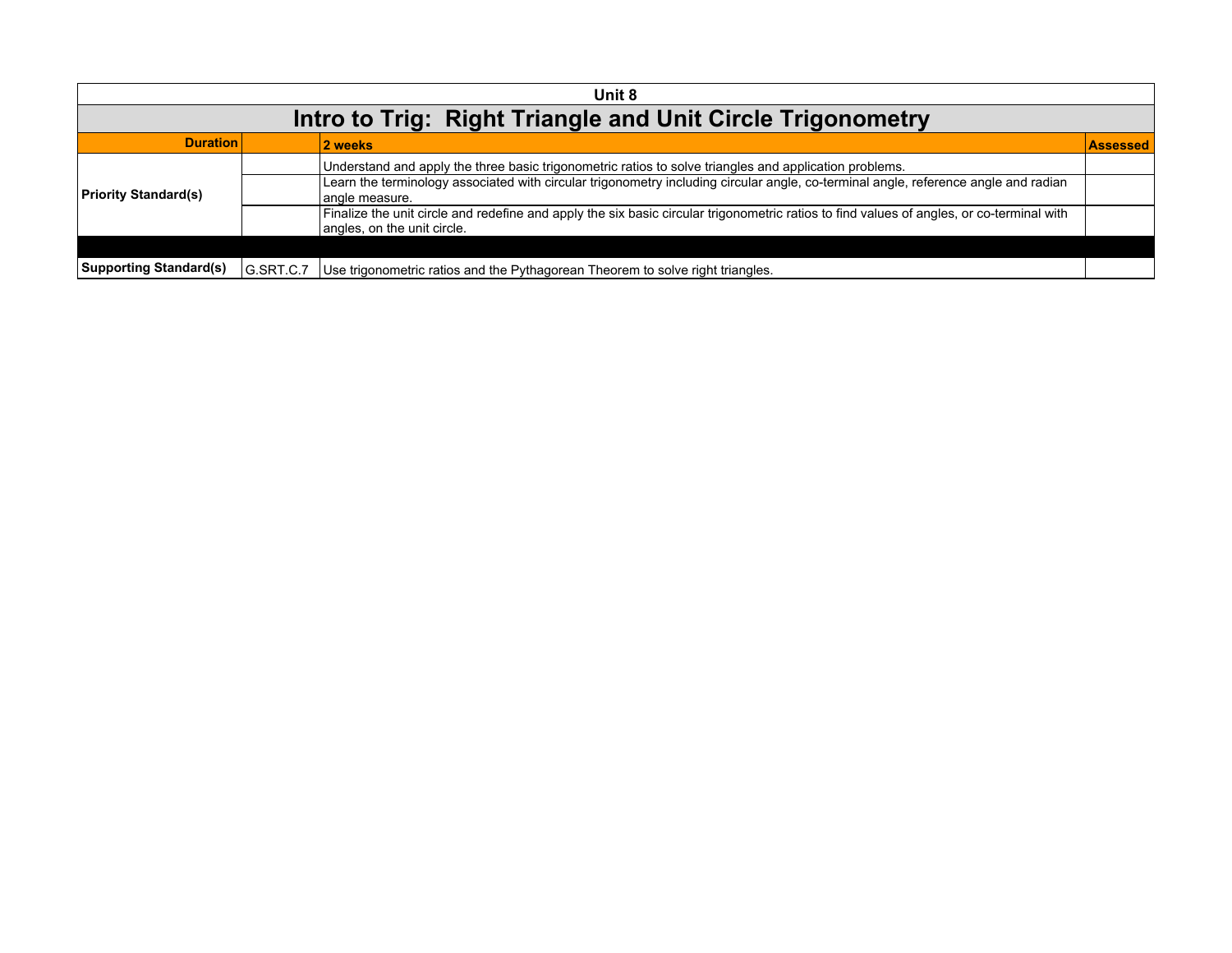| Unit 9                        |                                         |                                                                                                                                                                                                                                                               |                 |  |
|-------------------------------|-----------------------------------------|---------------------------------------------------------------------------------------------------------------------------------------------------------------------------------------------------------------------------------------------------------------|-----------------|--|
|                               | <b>Graphing Trigonometric Functions</b> |                                                                                                                                                                                                                                                               |                 |  |
| <b>Duration</b>               |                                         | 3 weeks                                                                                                                                                                                                                                                       | <b>Assessed</b> |  |
|                               |                                         | Graph transformations of sine, cosine, tangent, secant, cosecant, and inverse trig functions.                                                                                                                                                                 |                 |  |
| <b>Priority Standard(s)</b>   |                                         | Use parameter changes to amplitude, period, midline, and phase shift to model real-world contexts. Use the form f(t) = A sin(B(t +<br>$(h)$ + k and explain how to determine each of the parameters A, B, h, and k.                                           |                 |  |
|                               |                                         |                                                                                                                                                                                                                                                               |                 |  |
|                               | G.SRT.C.7                               | Use trigonometric ratios and the Pythagorean Theorem to solve right triangles.                                                                                                                                                                                |                 |  |
| <b>Supporting Standard(s)</b> | A2.BF.A.3                               | Describe the effects of transformations algebraically and graphically, creating vertical and horizontal translations, vertical and<br>horizontal reflections, and dilations for linear, quadratic, cubic, square and cube root, and absolute value functions. |                 |  |
|                               |                                         | Determine which quadrant an angle lies in given clues.                                                                                                                                                                                                        |                 |  |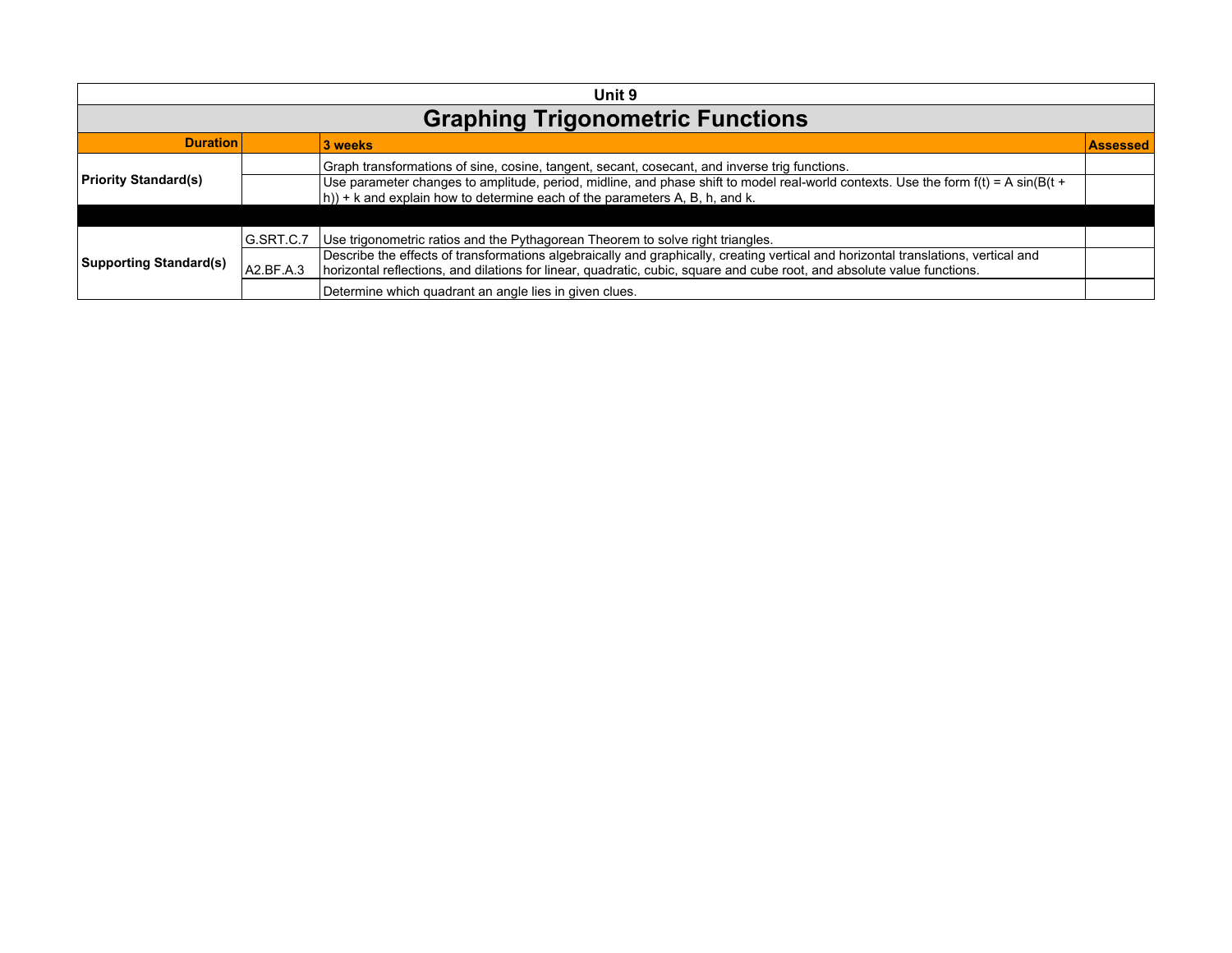| Unit 10                                       |                                                                                                            |          |  |
|-----------------------------------------------|------------------------------------------------------------------------------------------------------------|----------|--|
| <b>Trigonometric Identities and Equations</b> |                                                                                                            |          |  |
| <b>Duration</b>                               | 3 weeks                                                                                                    | Assessed |  |
|                                               | Use reciprocal, quotient, negative, and pythagorean identities to verify a given equation was an identity. |          |  |
| <b>Priority Standard(s)</b>                   | Use sum and difference, double angle, and half angle identities to evaluate trig functions.                |          |  |
|                                               | Solve trigonometric equations.                                                                             |          |  |
|                                               |                                                                                                            |          |  |
| <b>Supporting Standard(s)</b>                 | Apply unit circle values.                                                                                  |          |  |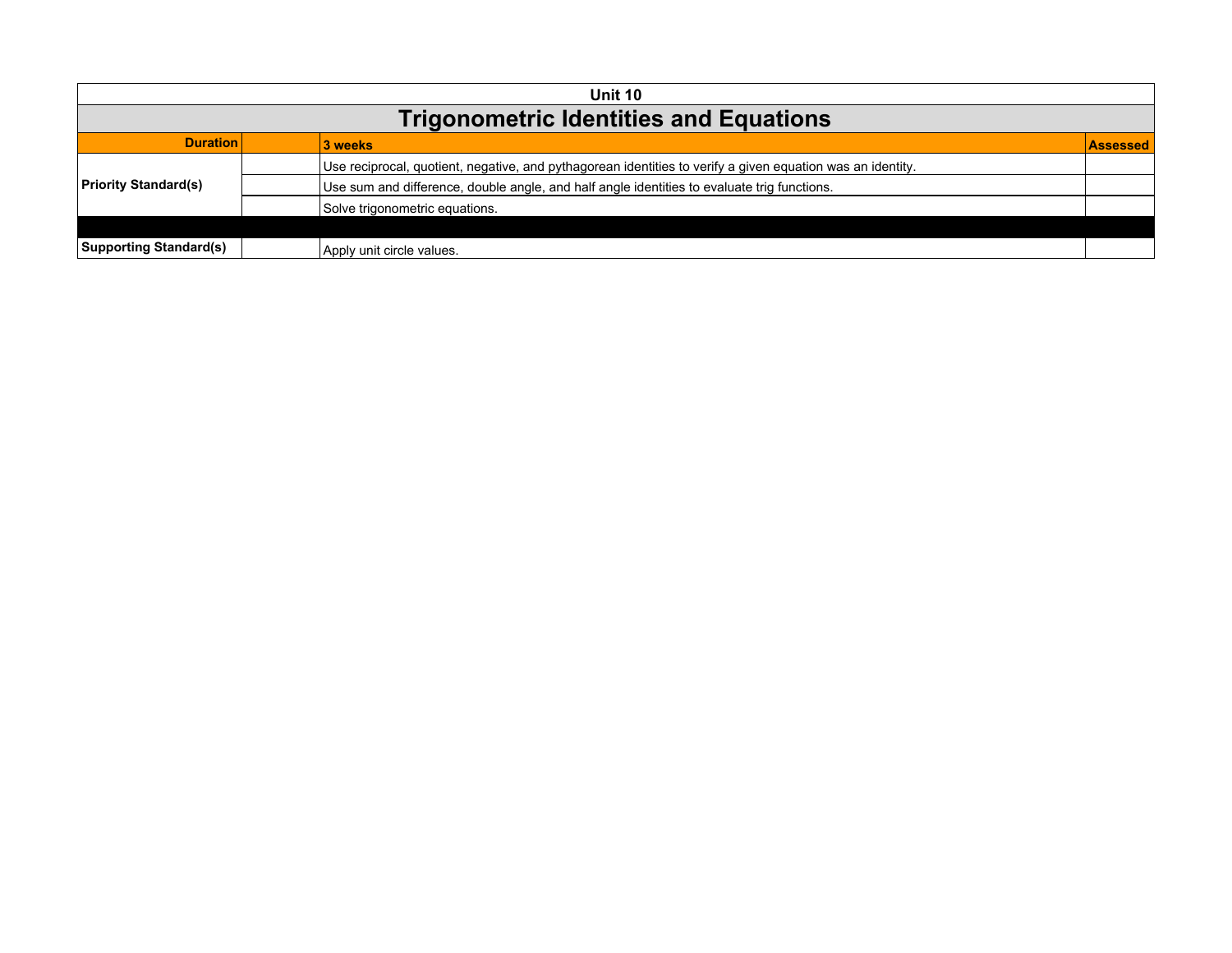| Unit 11                       |            |                                                                                                                                                                                                                                                                          |                 |
|-------------------------------|------------|--------------------------------------------------------------------------------------------------------------------------------------------------------------------------------------------------------------------------------------------------------------------------|-----------------|
|                               |            | <b>Analysis of Exponential and Logarithmic Functions</b>                                                                                                                                                                                                                 |                 |
| <b>Duration</b>               |            | 3 weeks                                                                                                                                                                                                                                                                  | <b>Assessed</b> |
|                               | A2.SSE.A.1 | Develop the definition of logarithms based on properties of exponents                                                                                                                                                                                                    |                 |
| <b>Priority Standard(s)</b>   |            | A2.SSE.A.2 Use the inverse relationship between exponents and logaritms to solve exponential and logarithmic equations.                                                                                                                                                  |                 |
|                               | A2.SE.A.3  | Use properties of logarithms to solve equations or find equivalent expressions                                                                                                                                                                                           |                 |
|                               |            |                                                                                                                                                                                                                                                                          |                 |
|                               | A2.NQ.A.2  | Create and recognize equivalent expressions involving radical and exponential forms of expressions.                                                                                                                                                                      |                 |
| <b>Supporting Standard(s)</b> |            | Describe the effects of transformations algebraically and graphically, creating vertical and horizontal translations, vertical and<br>horizontal reflections and dilations (expansions/compressions) for linear, quadratic, cubic, square and cube root, absolute value, |                 |
|                               | A2.BF.A.3  | exponential, and logarithmic functions.                                                                                                                                                                                                                                  |                 |
|                               |            | A2.SSE.A.4   Understand why logarithmic scales are used and use them to solve problems.                                                                                                                                                                                  |                 |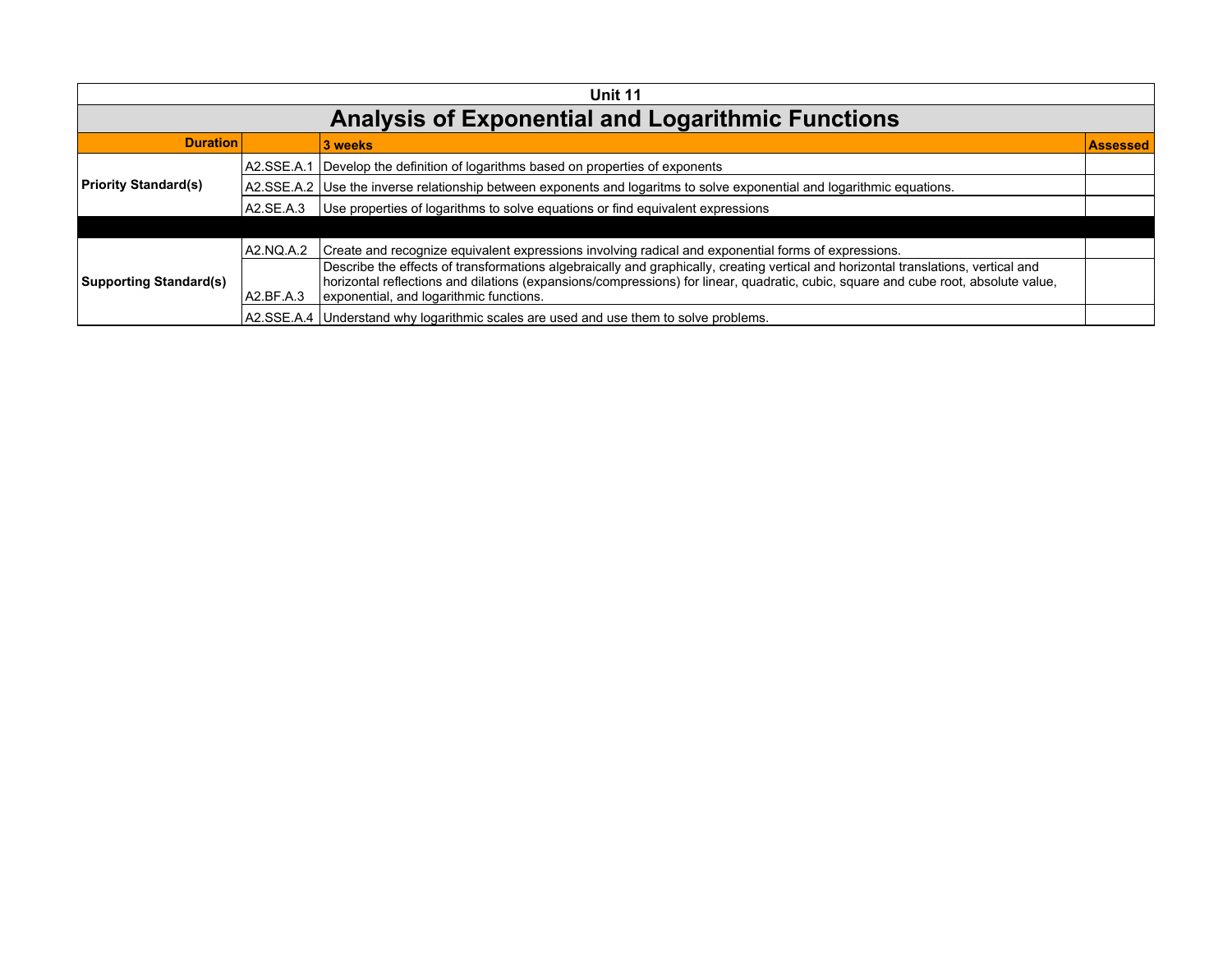| Unit 12                       |                    |                                                                                        |          |
|-------------------------------|--------------------|----------------------------------------------------------------------------------------|----------|
|                               |                    | <b>Parametric and Polar Equations</b>                                                  |          |
|                               | Duration 2-4 weeks |                                                                                        | Assessed |
|                               |                    | Given a parametric function, graph by plotting points; eliminate the parameter         |          |
|                               |                    | Convert between parametric/polar and rectangular equations. (eliminate the parameter)  |          |
|                               |                    | Solve parametric/polar equations.                                                      |          |
| <b>Priority Standard(s)</b>   |                    | Plot points using polar coordinates and convert from polar to rectangular coordinates. |          |
|                               |                    | Apply parametric/polar equations to real life situations modeling projectile motion.   |          |
|                               |                    | Graph polar equations by plotting points and categorize polar graphs.                  |          |
|                               |                    |                                                                                        |          |
|                               |                    |                                                                                        |          |
| <b>Supporting Standard(s)</b> |                    | Solving various level equations for a given variable.                                  |          |
|                               |                    | Know and use the 6 basic trig function values to simplify expressions.                 |          |